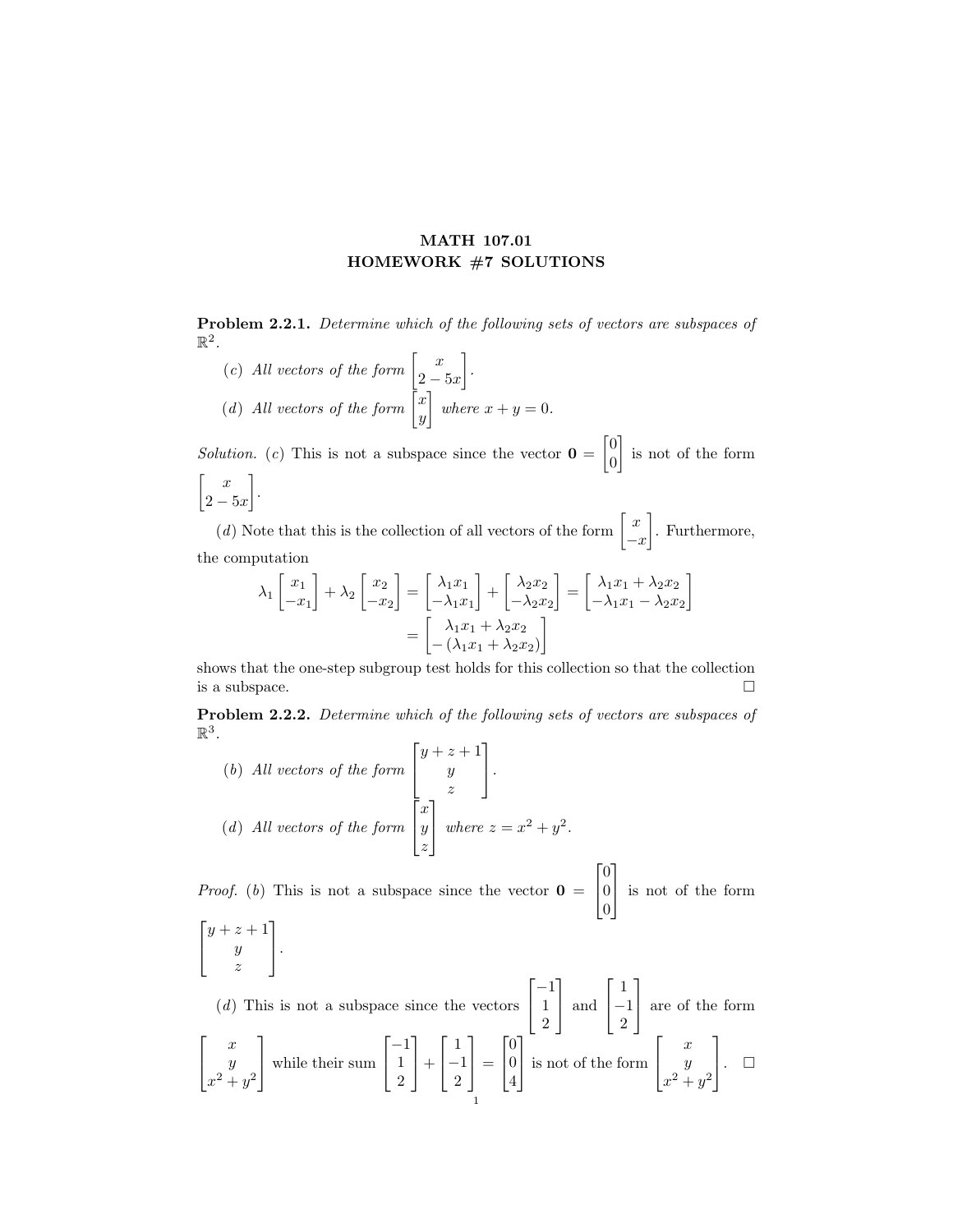**Problem 2.2.3.** (c) Let W be the subcollection of  $\mathfrak{F}[a, b]$  consisting of all functions f in  $\mathscr{C}^0[a,b]$  for which  $\int_a^b f(x) dx = 0$ . Determine if W is a subspace of  $\mathfrak{F}[a,b]$ .

Solution. Note that

$$
\int_{a}^{b} (\lambda_1 f_1(x) + \lambda_2 f_2(x)) dx = \lambda_1 \int_{a}^{b} f_1(x) dx + \lambda_2 \int_{a}^{b} f_2(x) dx = \lambda_1 \cdot 0 + \lambda_2 \cdot 0 = 0
$$

whenever  $\lambda_1, \lambda_2 \in \mathbb{R}$  and  $f_1, f_2 \in W$ . That is,  $\lambda_1 f_1 + \lambda_2 f_2 \in W$  whenever  $\lambda_1, \lambda_2 \in \mathbb{R}$ and  $f_1, f_2 \in W$ . By the one-step subspace test, W is a subspace of  $\mathfrak{F}[a, b]$ .  $\Box$ 

**Problem 2.2.5.** Given  $A \in M_{m \times n}(\mathbb{R})$  and nonzero  $B \in \mathbb{R}^m$ , let W be the subcollection of  $\mathbb{R}^n$  consisting all solutions X to the system  $AX = B$ . Does W form a subspace of  $\mathbb{R}^n$ ?

**Solution** (Solution). Since  $A0 = 0 \neq B$ , we have that  $0 \notin W$ . Hence W is not a subspace of  $\mathbb{R}^n$ .

**Problem 2.2.11.** 
$$
I_s \begin{bmatrix} 1 \\ -5 \\ -3 \end{bmatrix}
$$
 in  $\text{Span} \left\{ \begin{bmatrix} 1 \\ -1 \\ 0 \end{bmatrix}, \begin{bmatrix} 1 \\ 1 \\ 1 \end{bmatrix}, \begin{bmatrix} 2 \\ 0 \\ 1 \end{bmatrix} \right\}$ ?

Solution. This is equivalent to asking if the system

$$
\begin{bmatrix} 1 & 1 & 2 & | & 1 \\ -1 & 1 & 0 & | & -5 \\ 0 & 1 & 1 & | & -3 \end{bmatrix}
$$

has a solution. Since

$$
\text{rref}\begin{bmatrix} 1 & 1 & 2 & 1 \\ -1 & 1 & 0 & -5 \\ 0 & 1 & 1 & -3 \end{bmatrix} = \begin{bmatrix} 1 & 0 & 1 & 0 \\ 0 & 1 & 1 & 0 \\ 0 & 0 & 0 & 1 \end{bmatrix},
$$

1  $\overline{1}$ 

we see that the system is inconsistent and therefore has no solution. Hence  $\sqrt{ }$  $\overline{1}$ 1 −5 −3

. В последните последните последните последните последните последните последните последните последните последн<br>В последните последните последните последните последните последните последните последните последните последнит

is not in Span  $\sqrt{ }$  $\int$  $\mathcal{L}$  $\lceil$  $\overline{1}$ 1 −1  $\overline{0}$ 1  $\vert \cdot$  $\lceil$  $\overline{1}$ 1 1 1 1  $\vert \cdot$  $\lceil$  $\overline{1}$ 2  $\overline{0}$ 1 1  $\overline{1}$  $\mathcal{L}$  $\mathcal{L}$ J

**Problem 2.2.12.** Is  $\begin{bmatrix} 3 & 5 \\ 3 & 4 \end{bmatrix}$  in Span  $\left\{ \begin{bmatrix} 1 & 1 \\ 0 & 1 \end{bmatrix}, \begin{bmatrix} 1 & 1 \\ 1 & 0 \end{bmatrix}, \begin{bmatrix} 1 & 0 \\ 0 & -1 \end{bmatrix} \right\}$  $\begin{bmatrix} 1 & 0 \\ 0 & -1 \end{bmatrix}$  ?

Solution. This is equivalent to asking if the system

| $\begin{array}{c} 1 \\ 1 \\ 0 \end{array}$ |                                            |                                                                   |  |
|--------------------------------------------|--------------------------------------------|-------------------------------------------------------------------|--|
|                                            | $\begin{array}{c} 1 \\ 1 \\ 0 \end{array}$ |                                                                   |  |
| $\left(1\right)$                           |                                            | $\begin{bmatrix} 1 & 3 \\ 0 & 5 \\ 0 & 3 \\ -1 & 4 \end{bmatrix}$ |  |
|                                            |                                            |                                                                   |  |

has a solution. Since

$$
\text{rref}\begin{bmatrix} 1 & 1 & 1 & 3 \\ 1 & 1 & 0 & 5 \\ 0 & 1 & 0 & 3 \\ 1 & 0 & -1 & 4 \end{bmatrix} = \begin{bmatrix} 1 & 0 & 0 & 2 \\ 0 & 1 & 0 & 3 \\ 0 & 0 & 1 & -2 \\ 0 & 0 & 0 & 0 \end{bmatrix},
$$